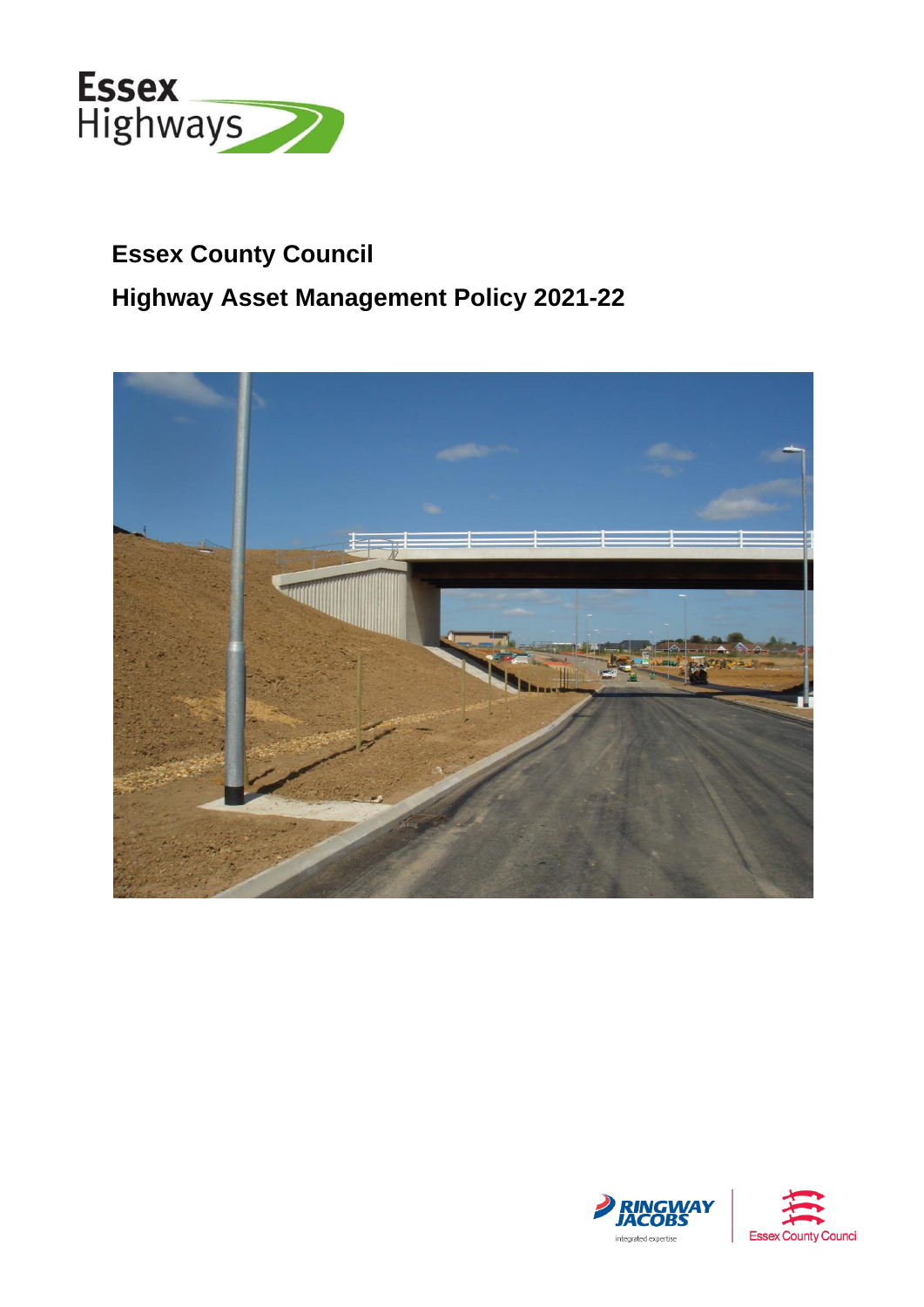## **Foreword - Supporting Everyone's Essex / Helping achieve Net Zero by 2050**

 The highways infrastructure is one of the highest value assets that Essex County Council owns, with current estimates valuing it at over £10 billion (excluding land value).

 Our ambition is to maintain a highway network that provides access for all related modes of travel, supports economic recovery from the global pandemic, keeps users safe and continues to achieve our statutory responsibilities. All achieved within our vision for Safer, Greener and Healthier Travel for users of the transport network. Like all Councils, however, Essex County Council is not alone in facing significant budgetary challenges. The cost of maintaining our highway network at a level that supports our ambition, whilst meeting public expectations, remains a strong adversary.

 In order to deliver a sustainable, well-managed highway network that provides increasing value for money, we must continue to integrate innovative new technologies, new materials and processes into our strategic, long-term approach. We must also ensure that everything 2050. Whilst investments into the highway asset are no longer at historic, high levels, however, the scale and need of the highway asset dictates that investment levels must continue to be appropriate. we do supports biodiversity and reduces carbon emissions to help achieve Net Zero by

 The highways service is delivered through a long-term collaborative partnership contract between Essex County Council and its strategic partner, Ringway Jacobs. To help us to deliver our ambition, we will maximise the commercial and strategic opportunities that are available to us through this partnership.

available to us through this partnership.<br>The strong focus on asset management within the partnership will continue to ensure we place people at the heart of our service, so that everything we do has a positive impact on everyone's lives. This focus makes us agile and adaptive to change and positions us well to foster the benefits of change. This includes the benefits promised by the plans of central government for devolution, where asset management can unite the aims of all customers by delivering the best possible service and value for residents, businesses and the travelling public.



 $112$  Scott

 Cllr Lee Scott, Portfolio Holder for Highways Maintenance and Sustainable Transport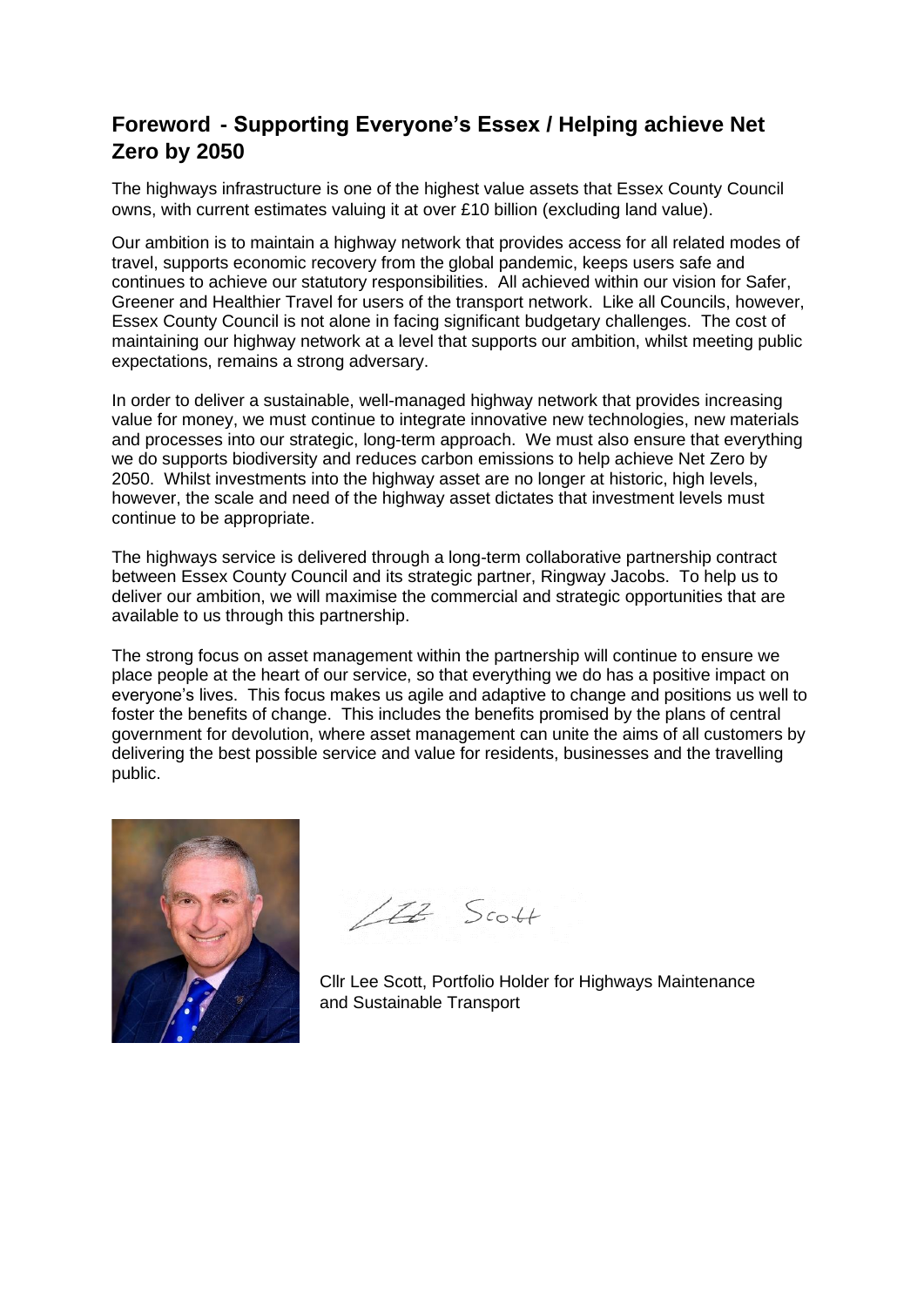# **Embedding this Policy**

Essex County Council recognises the vital role that its highway network plays in the lives of residents as well as the travelling public and local businesses, especially as the County strives to recover from the economic and social impact of the Covid pandemic. Effective asset management of the highway network, including its infrastructure, is fundamental in supporting the Council's strategic priorities. In so doing it contributes to the Local Transport Plan and the Council's vision of attracting sustainable economic growth that helps deliver the best quality of life for the residents of Essex.



Andrew Cook Simon Butt<br>
Director for Chighways & Transportation<br>
Highways & Transportation

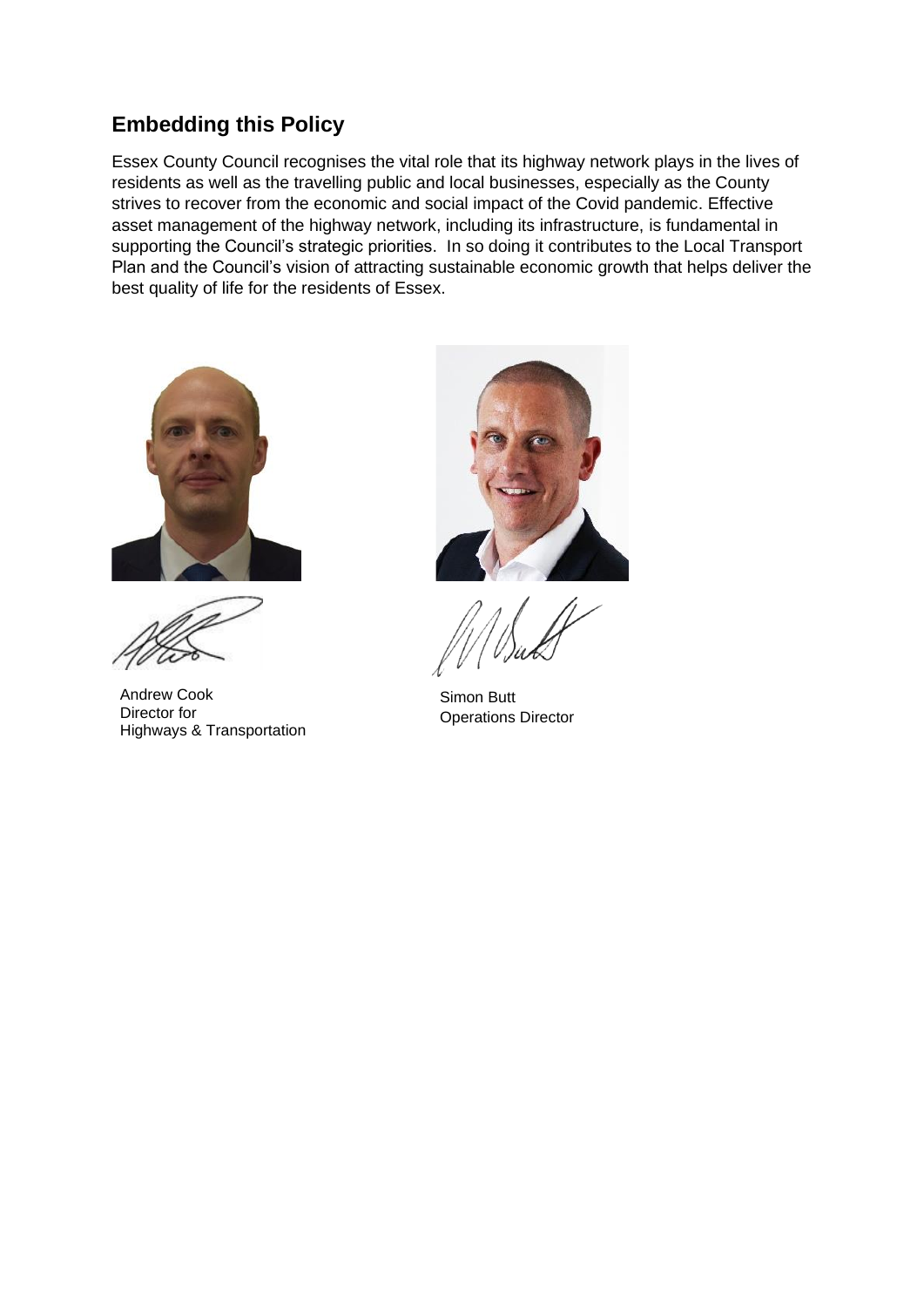# **Highways and Transportation Asset Management Policy**

 Essex County Council has developed strategic priorities to address the expectations of its 'Everyone's Essex - our plan for levelling up the county: 2021-2025' and the Local Transport residents and highway users. These are documented in the Essex County Council's Plan.

- **Economy**  strong, inclusive & sustainable economy
	- **Good Jobs** *(support business recovery and build a stronger economy for the future, enable people to build the skills they need)*
	- **Infrastructure** *(deliver and maintain high quality infrastructure, to improve opportunities for people)*
	- **Future growth and investment** *(grow existing businesses and the economic sectors of the future in Essex, including the arts, and secure high levels of new investment)*
	- **Green growth** *(enable our economy to transition to net zero and secure green jobs for the future)*
	- **Levelling up the economy** *(work to level up the economy by addressing the drivers of socio-economic inequality)*
- **Environment**  high quality environment
	- **Net Zero** *(work across the council and the county to hit our net zero targets)*
	- **Transport and built environment** *(deliver a step change in sustainable travel across the county)*
	- **Minimise waste** *(support residents and businesses to reduce waste and increase the amounts recycled)*
	- **Green communities** *(provide advice and support to enable and empower local action to reduce greenhouse gas emissions)*
	- **Levelling up the environment** *(enhance our county's green infrastructure and reduce air pollution)*
- • **Health**  health, wellbeing & independence for all ages
	- **Healthy lifestyles** *(helping people to live fit and active lifestyles)*
	- **Promoting independence** *(work with key partners and the adult*  safeguarding board to help individuals to live free from abuse and neglect)
	- **Place-based working** *(deliver better care that meets the needs of residents)*
	- **Carers** *(achieve a step change in the advice, guidance and support we provide)*
	- **Levelling up health** *(bring together partners and communities to address the socio-economic drivers that underpin poor health outcomes)*
- • **Family**  a good place for children and families to grow
	- **Education outcomes** *(achieve educational excellence and high standards for all children and young people)*
	- **Family resilience and stability** *(embed an approach that tackles the drivers of family instability)*
	- **Safety** *(continue to improve the safety of Essex residents, including children and young people)*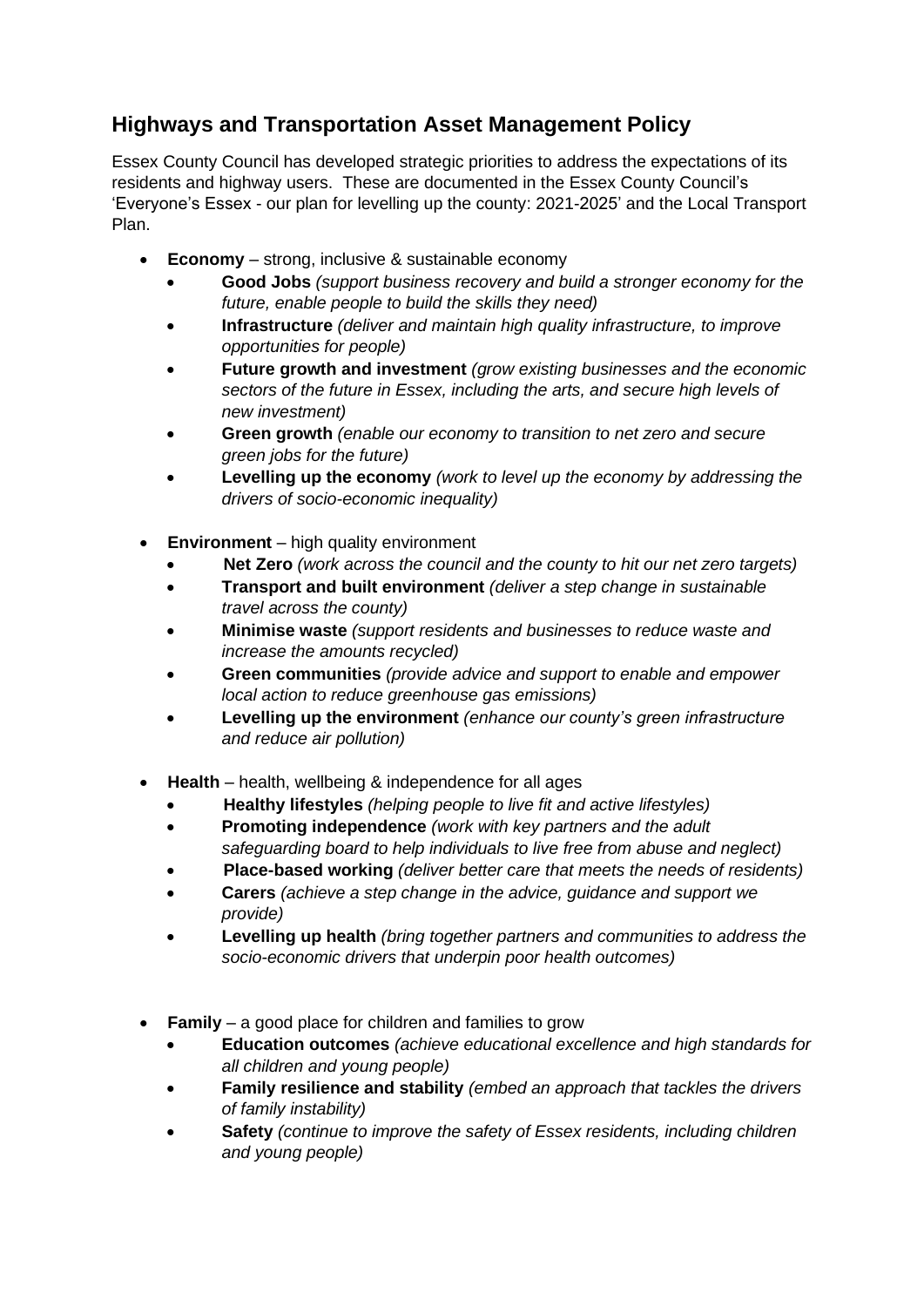- **Outcomes for vulnerable children** *(work to improve outcomes for the most vulnerable and disadvantaged groups)*
- **Levelling up outcomes for families** *(work to address inequalities affecting children and families*

 Effective asset management leads to a safe, accessible, serviceable and sustainable highway network which is vital for providing access to key services such as employment, healthcare, education, social services, sports and leisure facilities. It is also vital for providing access across the County for the police, ambulance, fire and other emergency response services.

 The County's priority route network provides the main arteries for the flow of commerce, goods and people, and therefore carries high volumes of traffic through and around the journey times, thereby encouraging desired economic growth in the County by making Essex an attractive investment for employers. This is vital to support economic and social recovery from the global pandemic. County. Sustaining this network in appropriate condition promotes reliable access and

 A balanced approach to asset investment promotes choice as to where people wish to travel, as well as how people wish to travel; either through active travel such as walking and cycling, or by driving or by public transport. The highway network, including public rights of such as walking, jogging, cycling and horse riding. It also provides access to the countryside and other open, green spaces. Choice of travel, opportunities for exercise, access to green spaces, are all especially important as the situation with the Covid pandemic evolves. way, also affords opportunities for improving physical and mental wellbeing through exercise

 In addition, a considered approach to use of materials and processes, together with assessment of wider benefits, affords opportunities to promote biodiversity and reduce carbon emissions in support of net zero targets.

 To support these priorities the Council has developed a Highways and Transportation Asset Management Strategy which sets out how the highway infrastructure is managed and maintained effectively in Essex: how the Highways and Transportation Asset Management Policy will be delivered and its desired outcomes realised. Central to the strategy is agility and flexibility, so that we can continue to balance competing and changing demands for investment across all asset groups. It achieves this by prioritising investment needs on sound data and evidence, within a strategic framework. It also places people at the heart of what it does by considering the safety, needs, views and expectations of the travelling public and residents of Essex.

 maximise the benefits of the investment in the highway network for all users of Essex highways. The key Outcome Objectives of the Essex County Council Highways and The Asset Management Strategy explains how available funds and resources are utilised to Transportation Asset Management Strategy are:

#### **Economy** – strong, inclusive & sustainable economy

 sustainable. This provides access to key national and international destinations, supported by reliable journey times, which creates the right environment to attract investment and employers to the area. It also provides access for machinery, materials and services to deliver new homes to communities. These benefits address the impact of the global pandemic on unemployment by supporting business recovery and creating the right environment for building a stronger economy for the future. The Essex County Council supports the commercial needs and economic growth desired in the County through ensuring its Highways assets are safe, accessible, serviceable and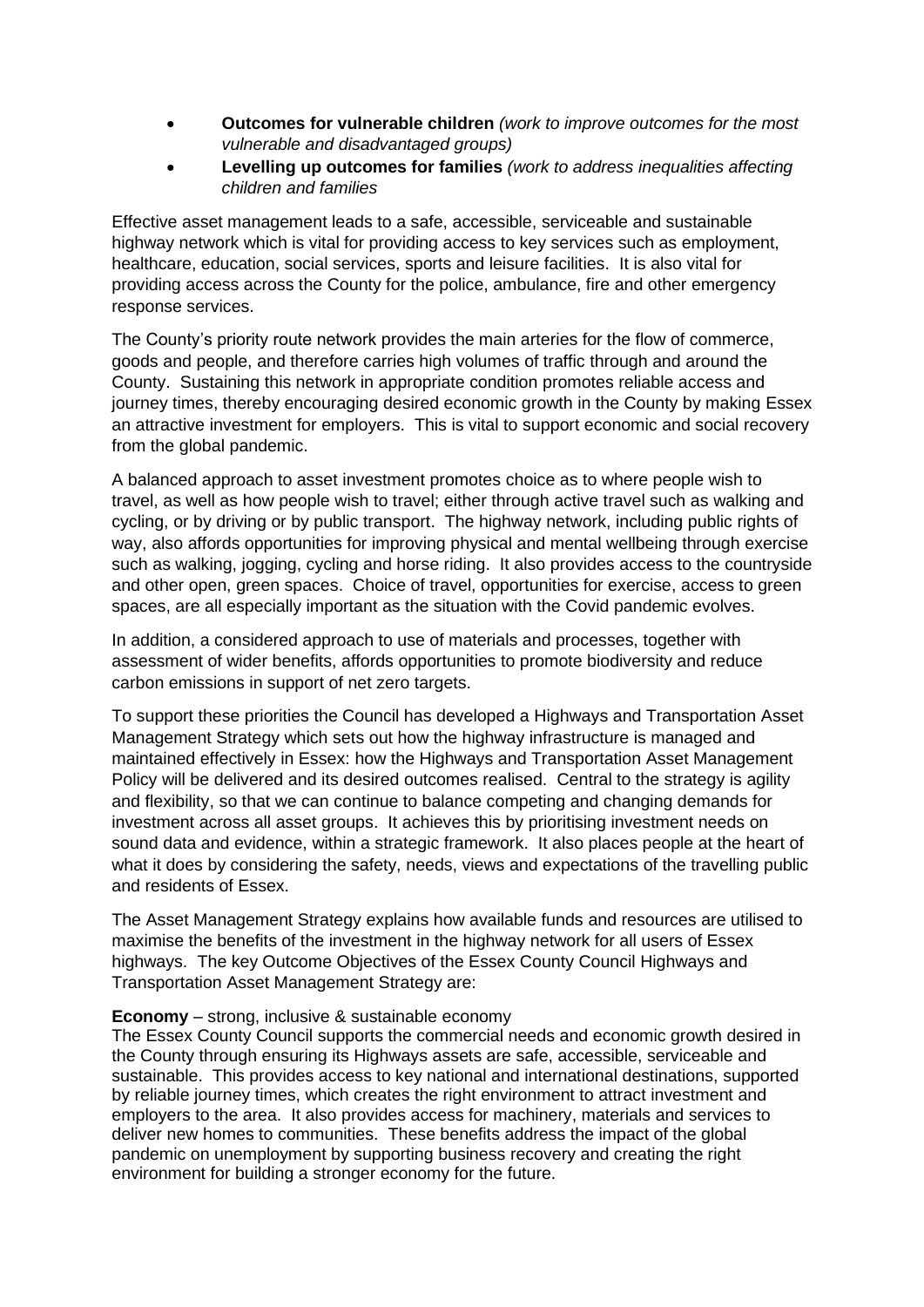### **Environment** – high quality environment

 environment through access to emergency services such as the fire, police and ambulance services. It also enables people choice in mode of travel, which supports the Council's delivery of increased passenger transport and active travel, and it provides access to waste collection services and recycling centres. Effective maintenance on drainage infrastructure makes the county more resilient to the effects of climate change. A considered approach to highway materials and processes, including reuse of materials, promotes biodiversity and reduces carbon emissions, which contributes to the County's target of net zero by 2050. A safe, accessible, serviceable and sustainable highway network promotes a safer

### **Health** – health, wellbeing & independence for all ages

 A safe, accessible, serviceable and sustainable highway network supports quality of life expectations through ensuring all users have access to key services such as social services, healthcare, education and employment. It also enables opportunities for cycling, jogging, walking and horse riding, as well as providing access to sports, green spaces, leisure and entertainment facilities – all of which address physical and mental health and wellbeing. An organisations, helping people to live independently. In addition, it enables domiciliary accessible network also facilitates effective communications between communities and support which helps people overcome social isolation and safeguards people against neglect.

### **Family** – a good place for children and families to grow

 A safe, accessible, serviceable and sustainable highway network provides access to schools, colleges, universities and other training establishments, enabling children and people to pursue the standards of education and training they need to enter job markets and develop careers. It also creates the right environment to encourage employment opportunities at all skills levels, which tackles family poverty, and facilitates the engagement and support required to address family instability.

 The Essex County Council strives for continual improvement and innovation in the use of technologies, processes and materials in the maintenance of its Highway assets. This is aimed at reducing costs as well as exploring opportunities for promoting biodiversity and reducing carbon emissions in order to assist with the County's target of net zero by 2050. Highway network maintenance is delivered through evidence and data based, robust asset management planning across all Highway asset groups. This delivers the best strategic, value for money solutions within the overall funding available.

 The Essex County Council implements methods to monitor, evaluate and review the performance of its Highway assets, to ensure the effectiveness of strategies are sustained and aligned to the Council's strategic priorities.